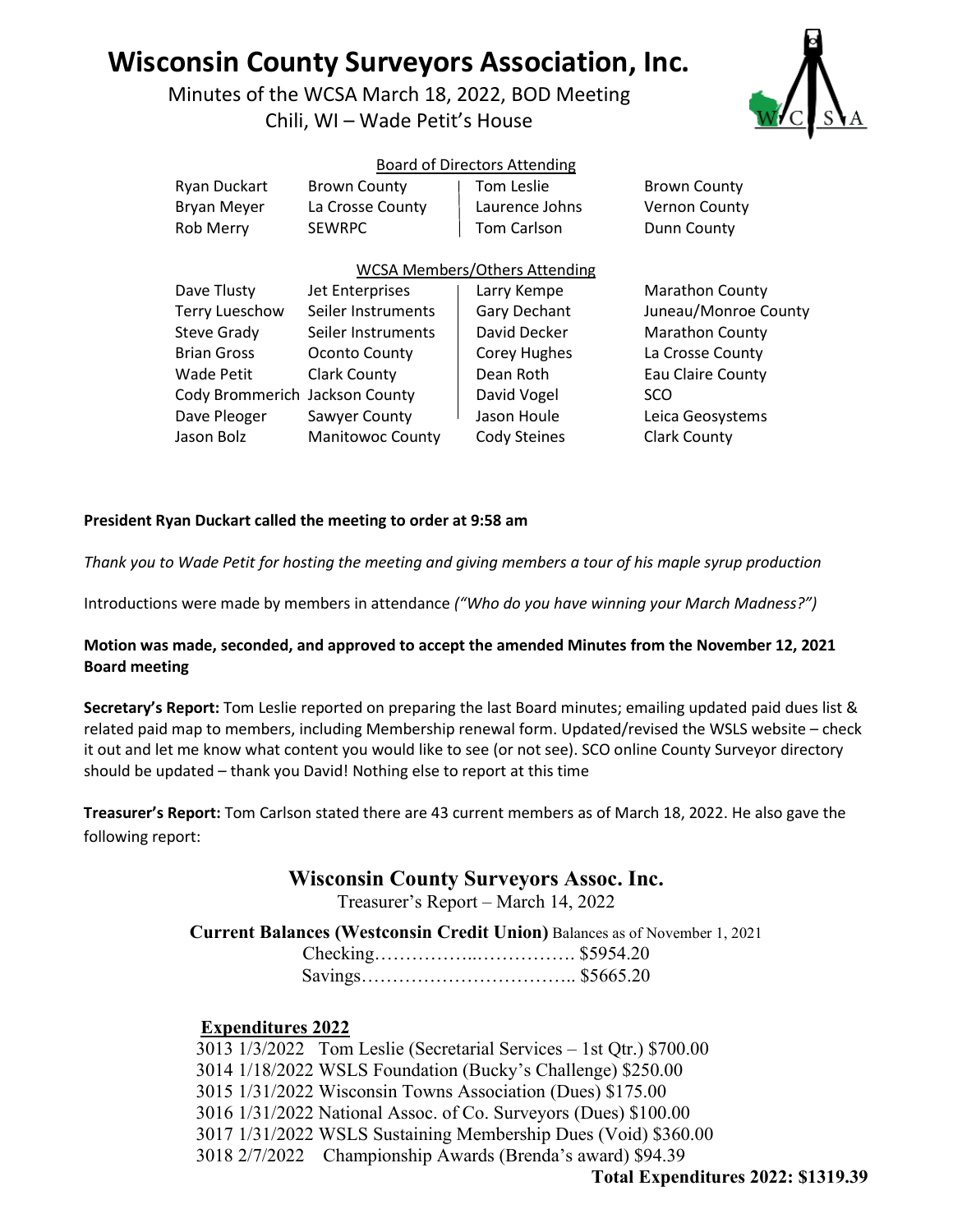## **Deposits 2022**

1/13/2022 Dues Payments \$750.00 1/14/2022 Dues Payments \$600.00 1/20/2022 Dues Payments \$1,200.00 2/3/2022 Dues Payments \$400.00 2/16/2022 Dues Payments \$200.00 3/3/2022 Dues Payments \$350.00 3/11/2022 Dues Payments \$100.00

**Total Deposits in 2022: \$3,600.00** 

## **2022 Dividends – Checking Account**

1/31/2022 Dividend \$0.18 2/28/2022 Dividend \$0.21

**Total Dividends received in 2022: \$0.39** 

## **2022 Dividends – Savings Account**

1/31/2022 Dividend \$0.48 2/28/2022 Dividend \$0.43

# **Total Dividends received in 2022: \$0.91**

**Total postage stamps used in 2022: 6 (six)**

(Book of 20 purchased on 3/17/2021) (6 stamps left)

## **Dues collected for 2022 through March 14, 2022: \$3500.00**

On February 22, 2022, I filed the 2021 WCSA taxes electronically with the IRS by completing a Form 990-N postcard online. Later that same day, I received confirmation from the IRS that my submission was accepted.

# **35 of 72 Counties are current members (48%)**

### **Motion was made, seconded, and approved to accept the Secretary's and Treasurer's Reports**

### **WLIC Report:**

• No report at this time

### **Correspondence:**

- "Wisconsin Has A 'Lost' Western Boundary!" flyer was discussed (2023 should be 2026 and Dave Vogel should be contact – not Brenda). Secretary will post updated flyer on the WCSA website
- SB840, which proposes the requirement of addresses on plats when recorded. Most organizations are opposing this requirement as it would be a logistical nightmare. WLIA sent someone to the latest panel discussion to voice opposition to the requirement

# **Education Segment**

### **David Vogel from State Cartographer's Office: "SCO Update"**

- Topics included:
	- $\triangleright$  E3 Statewide PLSS is available online with a downloadable database
	- $\triangleright$  One long term goal is to work on the discrepancies between County boundaries. The hope is to work with County Surveyors to get these issues resolved in a timely manner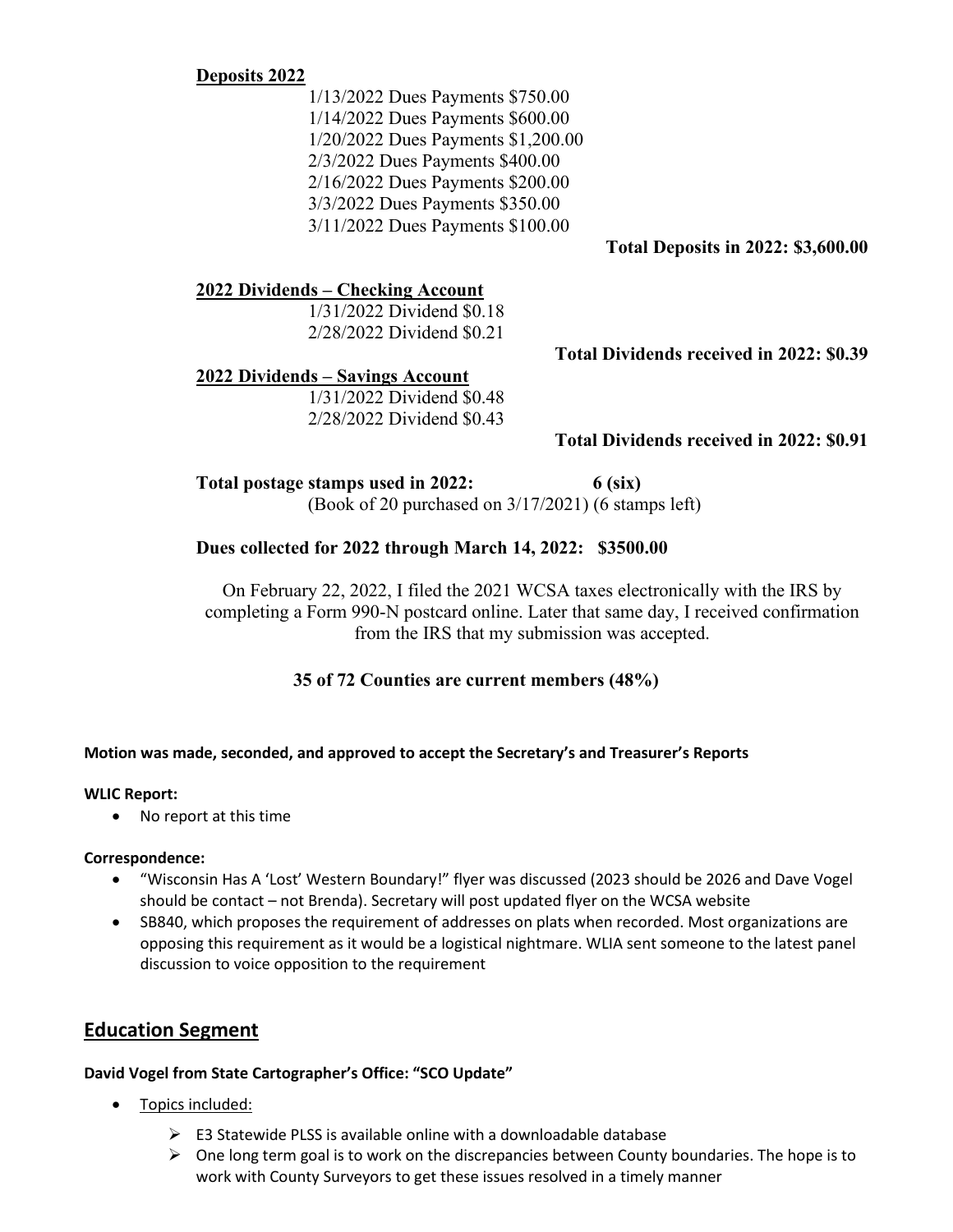- $\triangleright$  There will be no 2022 PLSS Workgroup. How do we move forward for 2023 still Marinette?
- $\triangleright$  Statewide parcel map the way the information gets into this is not consistent from County to County. Perhaps more discussion on establishing a "standard" for all submitters?
- $\triangleright$  Whatever data is part of the attributes of a submitted tie sheet will be "searchable" (such as last time corner was visited). The information is not extracted manually (less chance of errors)
- $\triangleright$  Discussed the possibility of the State using the tie sheet data to determine what areas need help with corner maintenance, which in turn could help show those "higher up" why the funds are being requested. This could also help Part Time County Surveyors. The information could also help determine areas of high construction growth thus funneling funds to those areas in need
- $\triangleright$  Using CAD & GIS together could help identify these types of areas more efficiently
- Maintenance record updates to corner information (ex: visited and good 4-22-22) could also be used to justify needing funds
- $\triangleright$  Send updates to SCO using the form/template they provide. David will provide the form to Secretary who will distribute to the membership

### **Laurence Johns: Coordinate information available to the Public**

- $\triangleright$  Surveyors and the general public are using coordinates derived from ARC County websites using coordinates given on tie sheets or picking from ARC/GIS maps (PLSS Finder as well)
- $\triangleright$  Almost every corner in the State (if not all) have associated coordinates. Do we, as an organization, want this information to be out there? Are those coordinates survey grade? If not, should they be shown at all? Perhaps they could mark as "approximate" or not shown at all?
- $\triangleright$  Marathon County has been discussing this recently. Public money was used to gather this information and should be made available. Most in attendance agree that if not survey grade, then it should not be shown at all
- Could SCO add a "disclaimer" about this? Maybe only go 2 places for coordinates?
- $\triangleright$  David V will do some checking and produce a report on what options we have and what we want to do (ex: If coords are given, they are Survey Grade if in green, or use at own risk if in red
- *This topic will be revisited at next meeting in May*

#### **WLIC Report:**

• No report at this time as group has not met in a while

# **Old Business**

- 1) Status of County Surveyor Offices
	- Brown County is in search of a County Surveyor. Department was recently revised, with a few positions being eliminated, a few revised job descriptions/title, with "extra" funds being used to increase the pay of CS, and hopefully getting people more interested in applying
	- Oneida County Mike Romportl is retiring in April
	- Eau Claire County has added a staff surveyor
	- Iowa County has removed CS as a position and Part Time is not paid, so there has not been very much interest in taking the job

#### 2) WCSA Website

- Secretary will get the PLSS flyer on the website
- SCO link does NOT go to our website David V will check and update
- For upcoming meetings, a noticeable blurb will be added to website for better visibility to members
- 3) GPSonBM Update for the Wisconsin County Surveyors Association

With your help, Wisconsin is one of the national leaders in collecting and submitting OPUS Share observations to the National Geodetic Survey for their modernization of the National Spatial Reference System (NSRS) as part of the 2022 Datum release.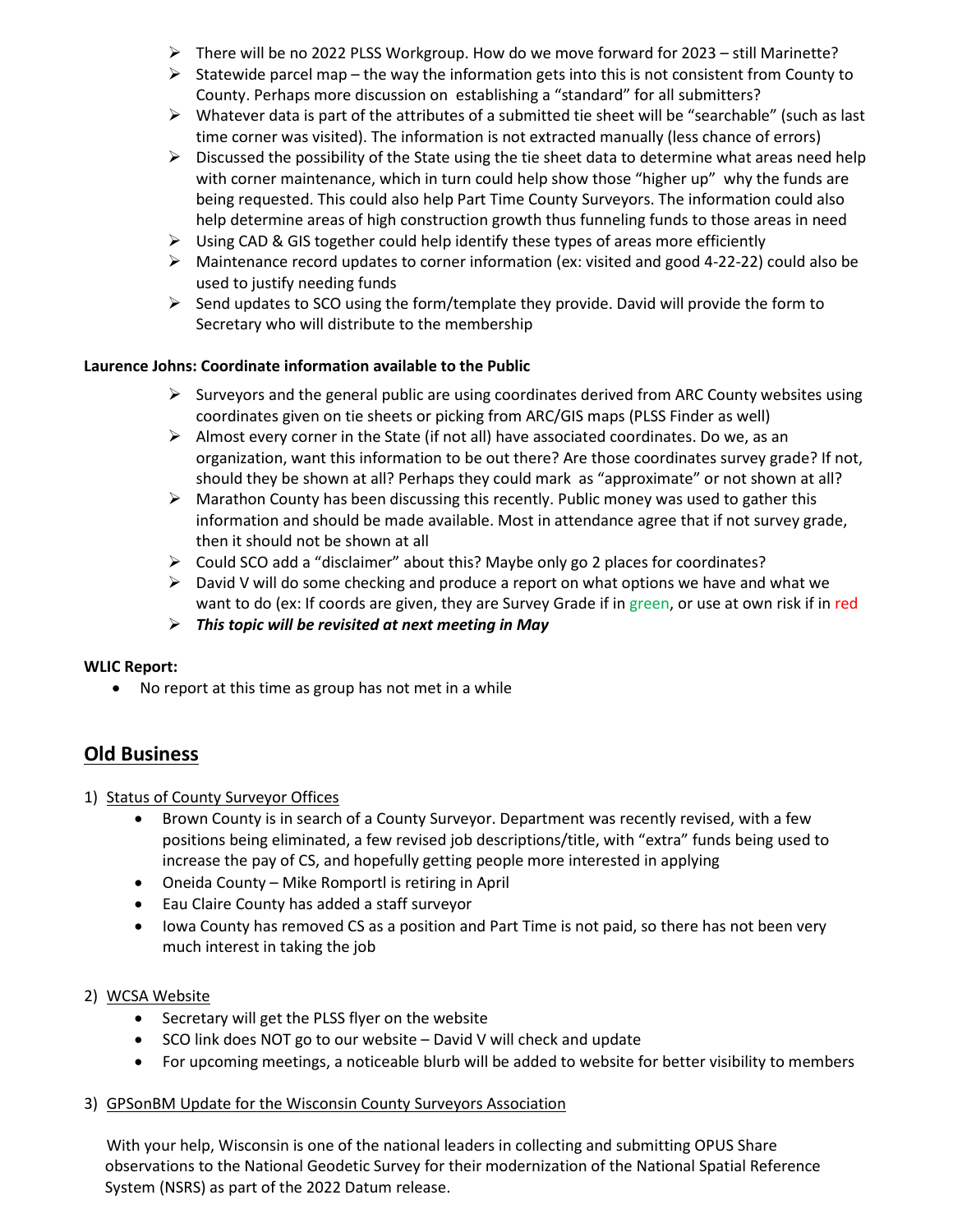WisDOT is in the process of reviewing all Wisconsin GPSonBM observations submitted to NGS as of early January, 2022 to analyze stations that have larger differences between the OPUS Share coordinates and the published coordinates. There were about 3130 observations of 2430 existing stations submitted by all observers in Wisconsin. This count does not include observations on new stations not in the NGS database.

Reminder to take advantage of the deadline extension (Dec. 31, 2022) as a chance to get additional observations on stations that have not been observed and stations not in the NGS database that will be valuable for your county.

If you are going to take additional observations in the coming year, users are reminded to verify the following:

- That the antenna rod is level and level bubbles are checked.
- The antenna height is correct, especially on setups not using a constant height rod. The antenna height submitted must be vertical height (not slant height) and in meters.
- When submitting,
	- o The correct antenna type is selected.
	- o The correct metric antenna height is input.

During the spring lull in observations, we are also updated our WisDOT GIS map to reflect the number of observations for each station on the map. This is a hand process and is not automatically updated like other data on the map. We expect the updates to be completed soon.

Not a widespread problem, but please verify that stations on county owned land and road rights of way are still GPSable. Please have trees near these stations removed if possible, prior to observations to achieve better station results. If these trees are not or cannot be removed, then the station will eventually become unusable.

Any questions, please contact me, Mick

- You can submit any time before **December 31, 2022**
- Observations should be ramping up with the better weather coming soon (we hope!)

# **New Business**

1) No New Business at this time

**Adjournment: A motion was made, seconded and approved to adjourn at 11:34 pm**

*Next up: Spring Membership Meeting*



*Friday, May 6th at 10am*



*Wisconsin Rapids – Rock River Bldg (Wood County)*